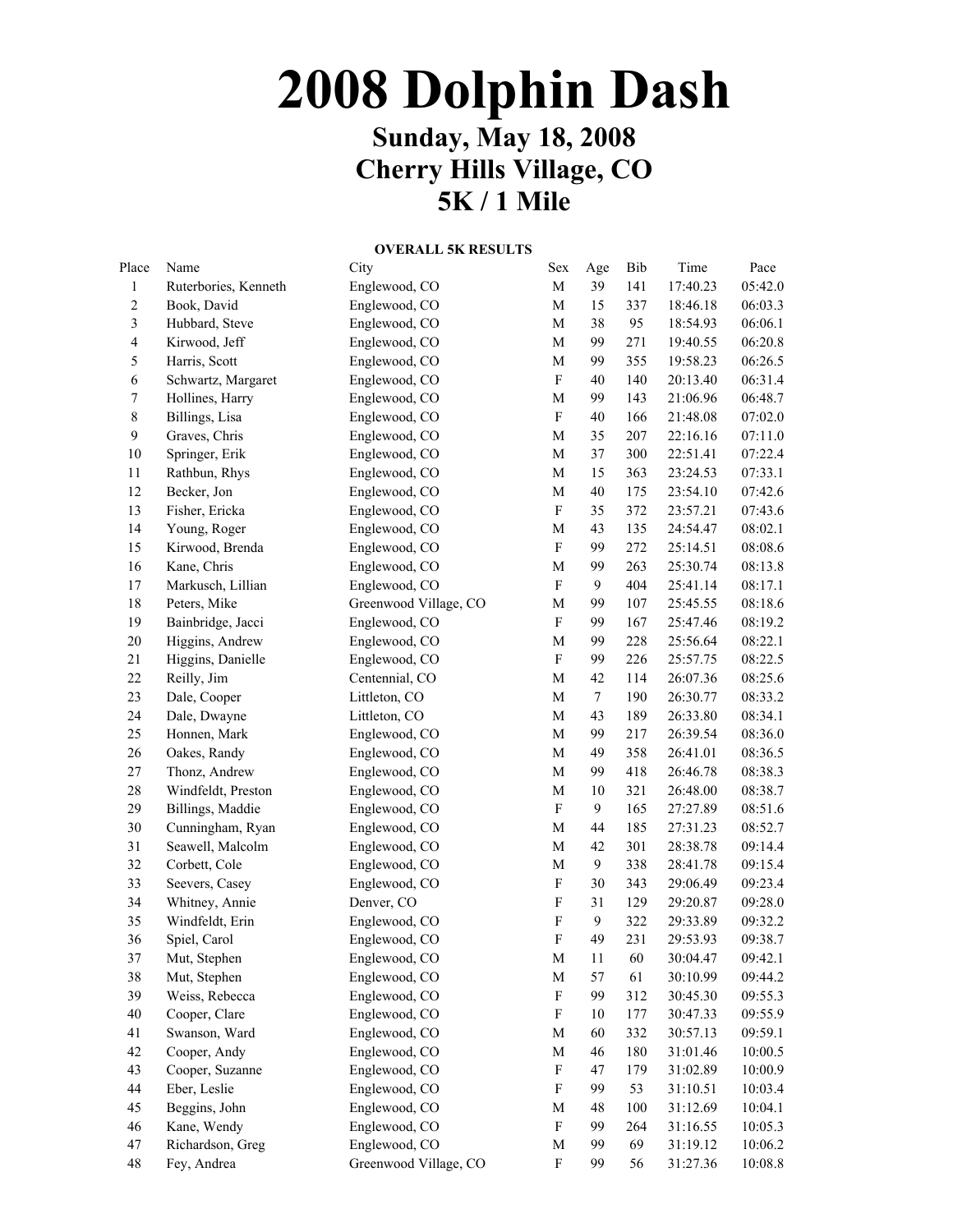| 49          | Adams, Tyler            | Englewood, CO        |                                        | M                         | $\tau$       | 31:30.04<br>152    |         | 10:09.7          |
|-------------|-------------------------|----------------------|----------------------------------------|---------------------------|--------------|--------------------|---------|------------------|
| 50          | Keller, Sam             | Englewood, CO        |                                        | $\mathbf M$               | $\mathbf{9}$ | 31:39.30<br>260    |         | 10:12.7          |
| 51          | Keller, Dan             | Englewood, CO        |                                        | $\mathbf M$               | 49           | 259<br>31:41.50    |         | 10:13.4          |
| 52          | Dorighi, Sydnee         | Englewood, CO        |                                        | $\boldsymbol{F}$          | 37           | 198<br>31:45.65    |         | 10:14.7          |
| 53          | Markusch, Bradd         | Englewood, CO        |                                        | M                         | 47           | 403<br>31:56.54    |         | 10:18.2          |
| 54          | Higgins, Johnny         | Englewood, CO        |                                        | M                         | 99           | 227<br>31:59.13    |         | 10:19.1          |
| 55          | Abed, Emily             | Highlands Ranch, CO  |                                        | $\boldsymbol{F}$          | 8            | 45<br>32:08.13     |         | 10:22.0          |
| 56          | Abed, Kamal             | Highlands Ranch, CO  |                                        | M                         | 54           | 46<br>32:09.25     |         | 10:22.3          |
| 57          | Reilly, Bennett         | Centennial, CO       |                                        | M                         | 8            | 112<br>32:25.60    |         | 10:27.6          |
| 58          | Bainbridge, Mathew      | Englewood, CO        |                                        | M                         | 99           | 168<br>33:32.08    |         | 10:49.1          |
| 59          | Morris, Quentin         | Denver, CO           |                                        | M                         | 8            | 282<br>33:34.11    |         | 10:49.7          |
| 60          | Morris, Blake           | Denver, CO           |                                        | M                         | 99           | 280<br>33:35.91    |         | 10:50.3          |
| 61          | Adams, Hillary          | Englewood, CO        |                                        | $\boldsymbol{F}$          | 99           | 153<br>34:01.25    |         | 10:58.5          |
| 62          | Cunningham, Victoria    | Englewood, CO        |                                        | $\boldsymbol{\mathrm{F}}$ | 99           | 186<br>34:03.54    |         | 10:59.2          |
| 63          | Lancaster, Rebecca      | Englewood, CO        |                                        | $\boldsymbol{\mathrm{F}}$ | 11           | 273<br>34:45.07    |         | 11:12.6          |
| 64          | Morris, Hugh            | Denver, CO           |                                        | M                         | 5            | 281<br>35:24.18    |         | 11:25.2          |
| 65          | Morris, Christine       | Denver, CO           |                                        | $\boldsymbol{F}$          | 99           | 279<br>35:26.07    |         | 11:25.8          |
| 66          | Elliot, Jack            | Centennial, CO       |                                        | M                         | 9            | 203<br>35:38.39    |         | 11:29.8          |
| 67          | Reilly, Emma            | Centennial, CO       |                                        | $\boldsymbol{F}$          | 10           | 111<br>36:06.83    |         | 11:39.0          |
| 68          | Reilly, Amy             | Centennial, CO       |                                        | $\boldsymbol{\mathrm{F}}$ | 41           | 113<br>36:08.24    |         | 11:39.4          |
| 69          | Brady, Davis            | Englewood, CO        |                                        | M                         | 99           | 77<br>36:51.15     |         | 11:53.3          |
| 70          | Imhoff, Grace           | Englewood, CO        |                                        | $\boldsymbol{F}$          | 10           | 416<br>37:30.56    |         | 12:06.0          |
| 71          | Hertel, Annie           | Englewood, CO        |                                        | $\boldsymbol{\mathrm{F}}$ | 99           | 417<br>37:31.70    |         | 12:06.4          |
| $72\,$      | Hoffman, Tommy          | Englewood, CO        |                                        | M                         | 99           | 235<br>38:36.67    |         | 12:27.3          |
| 73          | Lovelace, Mathew        | Englewood, CO        |                                        | M                         | 99           | $80\,$<br>38:53.56 |         | 12:32.8          |
| 74          | Hoffman, Elizabeth      | Englewood, CO        |                                        | $\boldsymbol{F}$          | 10           | 233<br>40:01.85    |         | 12:54.8          |
| 75          | Eber, Iliam             | Englewood, CO        |                                        | M                         | 9            | 54<br>40:03.30     |         | 12:55.3          |
| 76          | Borenstein, Maya        | Englewood, CO        |                                        | $\boldsymbol{F}$          | $\,8\,$      | 350<br>40:20.44    |         | 13:00.8          |
| $77 \,$     | Billings, Emma          | Englewood, CO        |                                        | $\boldsymbol{\mathrm{F}}$ | $\,8\,$      | 164<br>40:21.90    |         | 13:01.3          |
| $78\,$      | Book, Daniel            | Englewood, CO        |                                        | M                         | 11           | 336<br>41:10.18    |         | 13:16.8          |
| 79          | Kirwood, Clay           | Englewood, CO        |                                        | M                         | 99           | 269<br>41:11.44    |         | 13:17.2          |
| $80\,$      | Tuttle, Allison         | Englewood, CO        |                                        | $\boldsymbol{F}$          | 99           | 357<br>41:12.93    |         | 13:17.7          |
| $8\sqrt{1}$ | Cunningham, Alli        | Englewood, CO        |                                        | $\boldsymbol{\mathrm{F}}$ | 11           | 187<br>41:14.29    |         | 13:18.2          |
| 82          | Doud, Lisa              | Highlands Ranch, CO  |                                        | $\boldsymbol{\mathrm{F}}$ | 36           | 191<br>41:16.41    |         | 13:18.8          |
| 83          | Cooper, Eddie           | Englewood, CO        |                                        | M                         | 13           | 178<br>41:59.13    |         | 13:32.6          |
| 84          | Hoffman, Tommy          | Englewood, CO        |                                        | M                         | 14           | 234<br>42:00.75    |         | 13:33.1          |
| 85          | Bailey, Dorian          | Englewood, CO        |                                        | $\mathbf F$               | 99           | 133<br>45:17.60    |         | 14:36.6          |
| 86          | Bailey, Don             | Englewood, CO        |                                        | М                         | 99           | 130<br>45:18.60    |         | 14:37.0          |
| 87          | Lovelace, Joseph        | Englewood, CO        |                                        | M                         | 99           | 79<br>48:29.51     |         | 15:38.6          |
| 88          | Lovelace, Cindy         | Englewood, CO        |                                        | $\boldsymbol{\mathrm{F}}$ | 99           | 81<br>48:40.60     |         | 15:42.1          |
| 89          | Markusch, Susan         | Englewood, CO        |                                        | F                         | 44           | 402<br>48:49.35    |         | 15:45.0          |
| 90          | Brady, Connor           | Englewood, CO        |                                        | M                         | 99           | 76<br>53:17.68     |         | 17:11.5          |
| 91          | Brady, Andrea           | Englewood, CO        |                                        | $\boldsymbol{\mathrm{F}}$ | 99           | 74<br>53:23.33     |         | 17:13.3          |
| 92          | Macombe, B E            | Englewood, CO        |                                        | F                         | 59           | 393<br>55:25.31    |         | 17:52.7          |
| 93          | Miles, Tom              | Englewood, CO        |                                        | M                         | 52           | 392<br>55:27.28    |         | 17:53.3          |
|             |                         |                      |                                        |                           |              |                    |         |                  |
|             |                         |                      |                                        |                           |              |                    |         |                  |
| Category    |                         | Name                 | <b>5K RESULTS BY AGE GROUP</b><br>City |                           | Age          | Time               | Pace    | Overall          |
|             |                         |                      |                                        |                           |              |                    |         |                  |
|             | Overall Male            |                      |                                        |                           |              |                    |         |                  |
|             | 1                       | Ruterbories, Kenneth | Englewood, CO                          |                           | 39           | 17:40.23           | 05:42.0 | 1                |
|             | $\overline{\mathbf{c}}$ | Book, David          | Englewood, CO                          |                           | 15           | 18:46.18           | 06:03.3 | $\boldsymbol{2}$ |
|             | 3                       | Hubbard, Steve       | Englewood, CO                          |                           | 38           | 18:54.93           | 06:06.1 | 3                |
|             | Overall Female          |                      |                                        |                           |              |                    |         |                  |
|             | 1                       | Schwartz, Margaret   | Englewood, CO                          |                           | 40           | 20:13.40           | 06:31.4 | 6                |
|             | $\overline{\mathbf{c}}$ | Billings, Lisa       | Englewood, CO                          |                           | 40           | 21:48.08           | 07:02.0 | $\,8\,$          |
|             | 3                       | Fisher, Ericka       | Englewood, CO                          |                           | 35           | 23:57.21           | 07:43.6 | 13               |
|             |                         |                      |                                        |                           |              |                    |         |                  |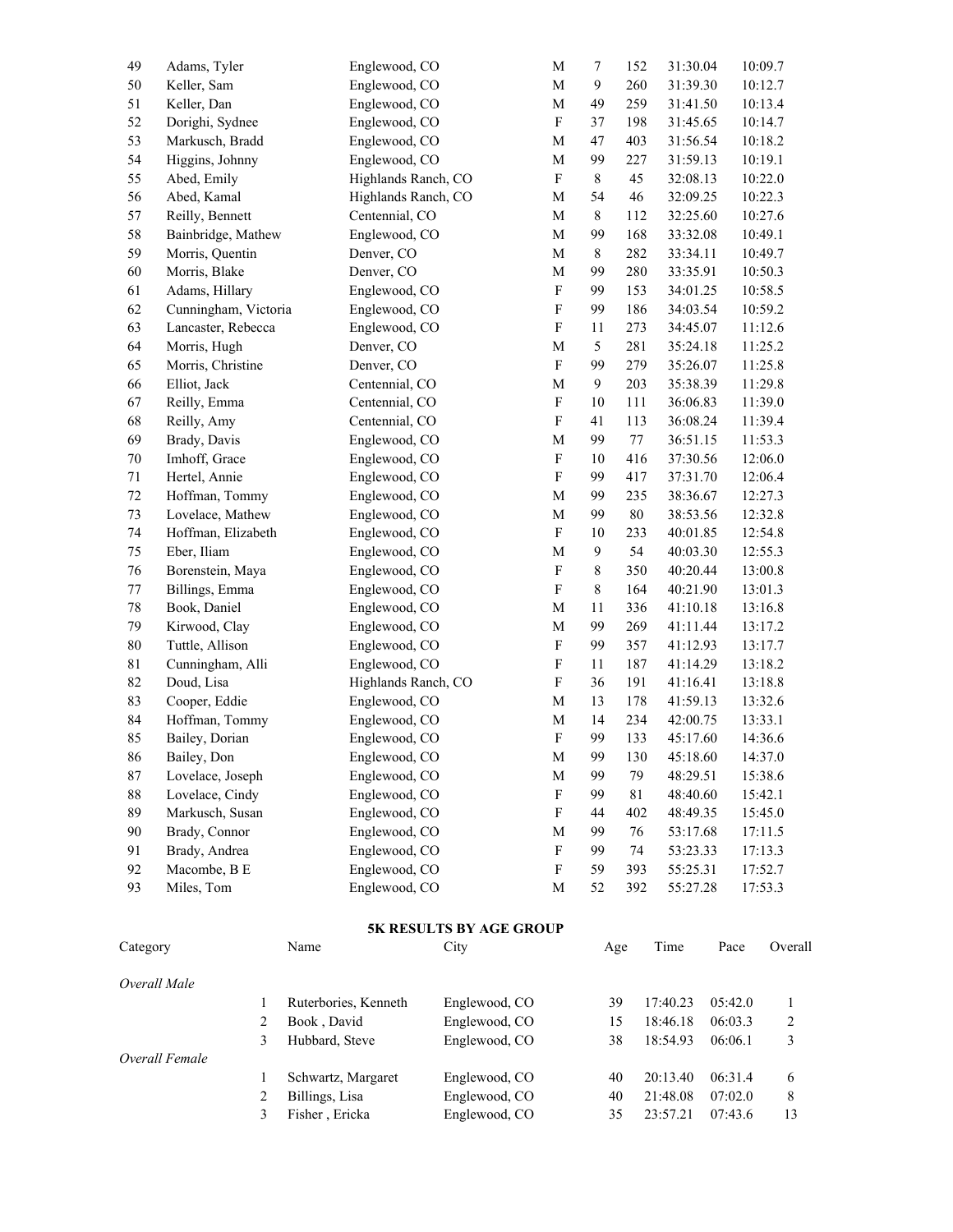|                  | 1                | Becker, Jon        | Englewood, CO       | 40               | 23:54.10 | 07:42.6 | 12             |
|------------------|------------------|--------------------|---------------------|------------------|----------|---------|----------------|
|                  | $\overline{c}$   | Young, Roger       | Englewood, CO       | 43               | 24:54.47 | 08:02.1 | 14             |
|                  | 3                | Reilly, Jim        | Centennial, CO      | 42               | 26:07.36 | 08:25.6 | 22             |
|                  | $\overline{4}$   | Dale, Dwayne       | Littleton, CO       | 43               | 26:33.80 | 08:34.1 | 24             |
|                  | 5                | Oakes, Randy       | Englewood, CO       | 49               | 26:41.01 | 08:36.5 | 26             |
|                  | $\epsilon$       | Cunningham, Ryan   | Englewood, CO       | 44               | 27:31.23 | 08:52.7 | 30             |
|                  | $\boldsymbol{7}$ | Seawell, Malcolm   | Englewood, CO       | 42               | 28:38.78 | 09:14.4 | 31             |
|                  | $\,8\,$          | Mut, Stephen       | Englewood, CO       | 57               | 30:10.99 | 09:44.2 | 38             |
|                  | 9                | Swanson, Ward      | Englewood, CO       | 60               | 30:57.13 | 09:59.1 | 41             |
|                  | $10\,$           | Cooper, Andy       | Englewood, CO       | 46               | 31:01.46 | 10:00.5 | 42             |
|                  | 11               | Beggins, John      | Englewood, CO       | 48               | 31:12.69 | 10:04.1 | 45             |
|                  | 12               | Keller, Dan        | Englewood, CO       | 49               | 31:41.50 | 10:13.4 | 51             |
|                  | 13               | Markusch, Bradd    | Englewood, CO       | 47               | 31:56.54 | 10:18.2 | 53             |
|                  | 14               | Abed, Kamal        | Highlands Ranch, CO | 54               | 32:09.25 | 10:22.3 | 56             |
| 40 & Over Female |                  |                    |                     |                  |          |         |                |
|                  | $\mathbf{1}$     | Schwartz, Margaret | Englewood, CO       | 40               | 20:13.40 | 06:31.4 | 6              |
|                  | $\overline{c}$   | Billings, Lisa     | Englewood, CO       | 40               | 21:48.08 | 07:02.0 | 8              |
|                  | 3                | Spiel, Carol       | Englewood, CO       | 49               | 29:53.93 | 09:38.7 | 36             |
|                  | $\overline{4}$   | Cooper, Suzanne    | Englewood, CO       | 47               | 31:02.89 | 10:00.9 | 43             |
|                  | 5                |                    |                     | 41               |          |         | 68             |
| 4-7 Male         |                  | Reilly, Amy        | Centennial, CO      |                  | 36:08.24 | 11:39.4 |                |
|                  | $\mathbf{1}$     | Dale, Cooper       | Littleton, CO       | $\tau$           | 26:30.77 | 08:33.2 | 23             |
|                  | $\sqrt{2}$       | Adams, Tyler       | Englewood, CO       | $\boldsymbol{7}$ | 31:30.04 | 10:09.7 | 49             |
|                  | $\mathfrak{Z}$   |                    | DENVER, CO          | 5                | 35:24.18 | 11:25.2 | 64             |
| 8-11 Male        |                  | Morris, Hugh       |                     |                  |          |         |                |
|                  | $\mathbf{1}$     | Windfeldt, Preston | Englewood, CO       | 10               | 26:48.00 | 08:38.7 | 28             |
|                  | $\sqrt{2}$       | Corbett, Cole      | Englewood, CO       | 9                | 28:41.78 | 09:15.4 | 32             |
|                  | $\mathfrak{Z}$   | Mut, Stephen       | Englewood, CO       | 11               | 30:04.47 | 09:42.1 | 37             |
|                  | $\overline{4}$   |                    |                     | 9                |          |         | 50             |
|                  |                  | Keller, Sam        | Englewood, CO       |                  | 31:39.30 | 10:12.7 |                |
|                  | 5                | Reilly, Bennett    | Centennial, CO      | $\,$ 8 $\,$      | 32:25.60 | 10:27.6 | 57             |
|                  | $\epsilon$       | Morris, Quentin    | DENVER, CO          | 8                | 33:34.11 | 10:49.7 | 59             |
|                  | $\boldsymbol{7}$ | Elliot, Jack       | Centennial, CO      | 9                | 35:38.39 | 11:29.8 | 66             |
|                  | $\,8\,$          | Eber, Iliam        | Englewood, CO       | 9                | 40:03.30 | 12:55.3 | 75             |
|                  | 9                | Book, Daniel       | Englewood, CO       | 11               | 41:10.18 | 13:16.8 | 78             |
| 8-11 Female      |                  |                    |                     |                  |          |         |                |
|                  | $\mathbf{1}$     | Markusch, Lillian  | Englewood, CO       | 9                | 25:41.14 | 08:17.1 | 17             |
|                  | $\overline{c}$   | Billings, Maddie   | Englewood, CO       | 9                | 27:27.89 | 08:51.6 | 29             |
|                  | 3                | Windfeldt, Erin    | Englewood, CO       | 9                | 29:33.89 | 09:32.2 | 35             |
|                  | $\overline{4}$   | Cooper, Clare      | Englewood, CO       | 10               | 30:47.33 | 09:55.9 | 40             |
|                  | 5                | Abed, Emily        | Highlands Ranch, CO | $8\,$            | 32:08.13 | 10:22.0 | 55             |
|                  | 6                | Lancaster, Rebecca | Englewood, CO       | 11               | 34:45.07 | 11:12.6 | 63             |
|                  | 7                | Reilly, Emma       | Centennial, CO      | $10\,$           | 36:06.83 | 11:39.0 | 67             |
|                  | $8\,$            | Imhoff, Grace      | Englewood, CO       | $10\,$           | 37:30.56 | 12:06.0 | 70             |
|                  | 9                | Hoffman, Elizabeth | Englewood, CO       | 10               | 40:01.85 | 12:54.8 | 74             |
|                  | 10               | Borenstein, Maya   | Englewood, CO       | $8\,$            | 40:20.44 | 13:00.8 | 76             |
|                  | 11               | Billings, Emma     | Englewood, CO       | $8\,$            | 40:21.90 | 13:01.3 | 77             |
|                  | 12               | Cunningham, Alli   | Englewood, CO       | 11               | 41:14.29 | 13:18.2 | 81             |
| 12-15 Male       |                  |                    |                     |                  |          |         |                |
|                  | $\mathbf{1}$     | Book, David        | Englewood, CO       | 15               | 18:46.18 | 06:03.3 | $\overline{c}$ |
|                  | $\overline{c}$   | Rathbun, Rhys      | Englewood, CO       | 15               | 23:24.53 | 07:33.1 | 11             |
|                  | $\mathfrak{Z}$   | Cooper, Eddie      | Englewood, CO       | 13               | 41:59.13 | 13:32.6 | 83             |
|                  | $\overline{4}$   | Hoffman, Tommy     | Englewood, CO       | 14               | 42:00.75 | 13:33.1 | 84             |
| 20-39 Male       |                  |                    |                     |                  |          |         |                |
|                  | 1                | Hubbard, Steve     | Englewood, CO       | 38               | 18:54.93 | 06:06.1 | 3              |
|                  | 2                | Graves, Chris      | Englewood, CO       | 35               | 22:16.16 | 07:11.0 | 9              |
|                  | 3                | Springer, Erik     | Englewood, CO       | 37               | 22:51.41 | 07:22.4 | 10             |
| 20-39 Female     |                  |                    |                     |                  |          |         |                |
|                  | 1                | Fisher, Ericka     | Englewood, CO       | 35               | 23:57.21 | 07:43.6 | 13             |
|                  | $\overline{c}$   | Seevers, Casey     | Englewood, CO       | $30\,$           | 29:06.49 | 09:23.4 | 33             |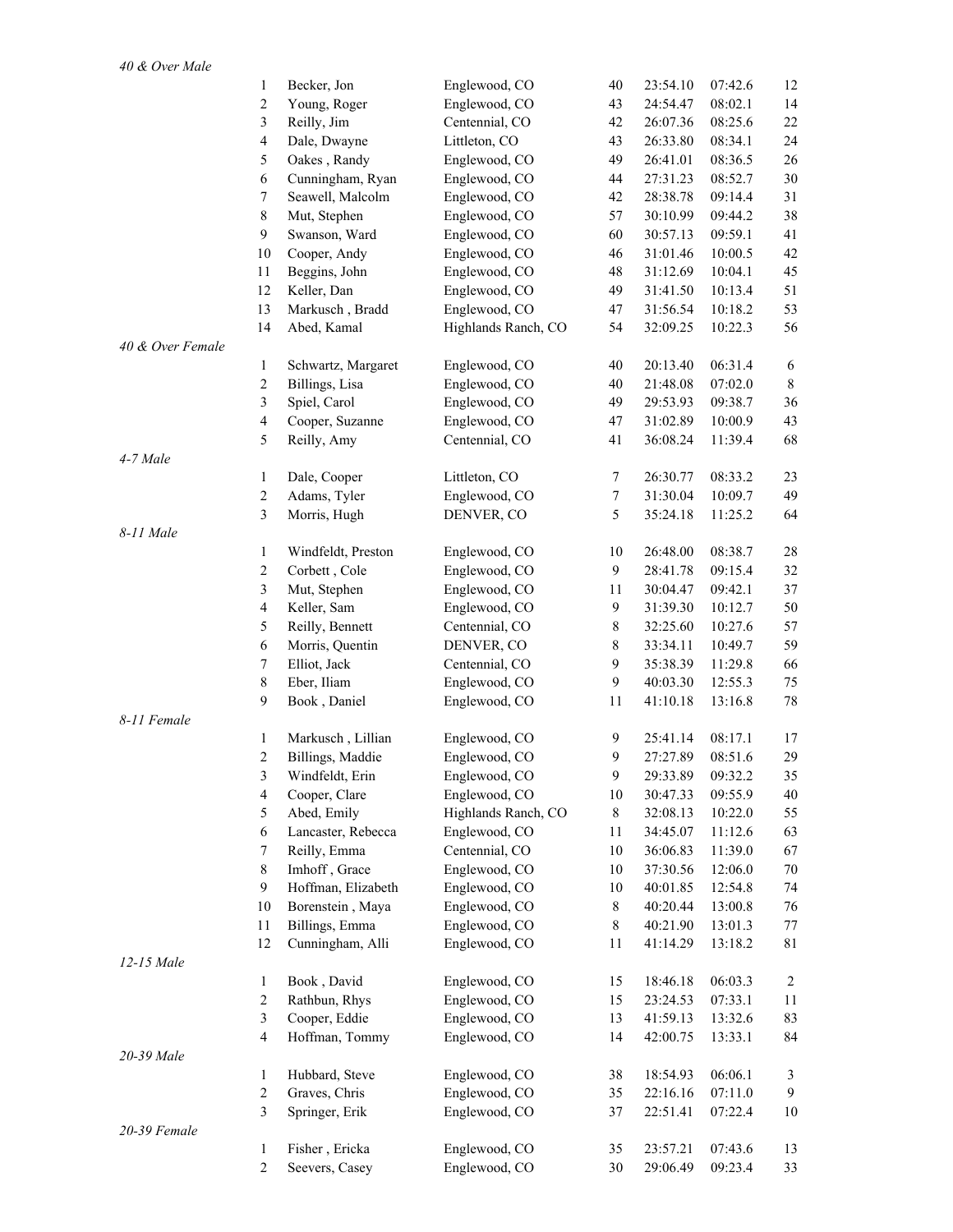| 3 Whitney, Annie  | Denver, CO          | 29:20.87            | 09:28.0 | 34 |
|-------------------|---------------------|---------------------|---------|----|
| 4 Dorighi, Sydnee | Englewood, CO       | 37 31:45.65 10:14.7 |         | 52 |
| 5 Doud. Lisa      | Highlands Ranch, CO | 36 41:16.41 13:18.8 |         | 82 |

## **1 MILE OVERALL RESULTS**

| Place                   | Name               | City, State    | Sex                       | Age         | Bib    | Time     |
|-------------------------|--------------------|----------------|---------------------------|-------------|--------|----------|
| $\,1$                   | Book, Daniel       | Englewood, CO  | M                         | 11          | 336    | 06:20.76 |
| $\overline{c}$          | Kirwood, Clay      | Englewood, CO  | M                         | 99          | 269    | 06:23.57 |
| $\mathfrak{Z}$          | Oakes, Ryan        | Englewood, CO  | M                         | 10          | 359    | 07:10.63 |
| $\overline{\mathbf{4}}$ | Young, Tate        | Englewood, CO  | M                         | 9           | 138    | 07:19.89 |
| 5                       | Roswell, Jack      | Englewood, CO  | M                         | 9           | 287    | 07:37.64 |
| 6                       | Tuttle, Allison    | Englewood, CO  | ${\bf F}$                 | 99          | 357    | 07:39.54 |
| $\boldsymbol{7}$        | Hall, Julia        | Centennial, CO | $\mathbf F$               | 10          | 35     | 07:41.54 |
| $\,$ $\,$               | Hagen, Nicole      | Englewood, CO  | $\mathbf F$               | $10\,$      | 115    | 07:58.24 |
| 9                       | Hoffman, Elizabeth | Englewood, CO  | $\mathbf F$               | $10\,$      | 233    | 07:59.95 |
| 10                      | Young, Harper      | Englewood, CO  | $\mathbf F$               | $11\,$      | 137    | 08:08.03 |
| 11                      | Joh, Eugene        | Englewood, CO  | M                         | 15          | 252    | 08:10.21 |
| 12                      | Steese, Jake       | Englewood, CO  | M                         | 14          | 379    | 08:12.73 |
| 13                      | Hyer, John         | Englewood, CO  | M                         | 99          | 63     | 08:17.50 |
| 14                      | Crossman, Emma     | Englewood, CO  | ${\bf F}$                 | 11          | 120    | 08:20.89 |
| 15                      | Steese, Chad       | Englewood, CO  | M                         | 12          | 380    | 08:22.39 |
| 16                      | Higgins, Scott     | Englewood, CO  | M                         | 49          | 224    | 08:24.65 |
| 17                      | Hallmark, Will     | Englewood, CO  | M                         | 10          | 229    | 08:26.10 |
| $18\,$                  | Hallmark, Jack     | Englewood, CO  | M                         | 12          | 230    | 08:27.41 |
| 19                      | Eber, Iliam        | Englewood, CO  | M                         | 9           | 54     | 08:32.67 |
| $20\,$                  | Cunningham, Alli   | Englewood, CO  | ${\bf F}$                 | 11          | 187    | 08:34.23 |
| 21                      | Rietema, Lawrence  | Denver, CO     | M                         | $\,$ 8 $\,$ | 134    | 08:35.83 |
| $22\,$                  | Crossman, James    | Englewood, CO  | M                         | 9           | 121    | 08:45.54 |
| 23                      | Lynch, Jake        | Englewood, CO  | M                         | 99          | 383    | 08:49.08 |
| 24                      | Hubbard, Jack      | Englewood, CO  |                           | 9           | 96     | 09:00.14 |
|                         |                    |                | M                         | 38          |        |          |
| 25                      | Hubbard, Steve     | Englewood, CO  | M                         |             | 95     | 09:01.44 |
| 26                      | Aguirre, Oscar     | Englewood, CO  | M                         | 99          | 158    | 09:03.44 |
| 27                      | Stewart, Russ Jr.  | Englewood, CO  | $\mathbf M$               | 99          | 307    | 09:04.79 |
| $28\,$                  | Cunningham, Lauren | Englewood, CO  | ${\bf F}$                 | 11          | 188    | 09:06.70 |
| 29                      | Lovelace, Joseph   | Englewood, CO  | M                         | 99          | 79     | 09:08.61 |
| $30\,$                  | Hampers, Dean      | Englewood, CO  | M                         | 99          | 401    | 09:16.14 |
| 31                      | Groth, Graham      | Denver, CO     | M                         | $\,$ 8 $\,$ | $28\,$ | 09:19.82 |
| 32                      | Higgins, Kendall   | Englewood, CO  | ${\bf F}$                 | 99          | 225    | 09:22.29 |
| 33                      | Groth, Whitney     | Denver, CO     | $\boldsymbol{\mathrm{F}}$ | 99          | 29     | 09:23.17 |
| 34                      | Steese, Chuck      | Englewood, CO  | $\mathbf M$               | 45          | 378    | 09:25.84 |
| 35                      | Autenreith, Erin   | Englewood, CO  | F                         | $8\,$       | 14     | 09:29.21 |
| 36                      | Hall, Cara         | Englewood, CO  | $\mathbf F$               | 12          | 389    | 09:34.41 |
| 37                      | Dyer, Shannon      | Englewood, CO  | F                         | 21          | 425    | 09:36.78 |
| 38                      | Kindel, Zack       | Englewood, CO  | M                         | $\tau$      | 255    | 09:41.44 |
| 39                      | Kindel, Rich       | Englewood, CO  | M                         | 99          | 257    | 09:43.41 |
| 40                      | Bogart, Samantha   | Englewood, CO  | F                         | 13          | 426    | 09:46.47 |
| 41                      | Lovelace, Mathew   | Englewood, CO  | M                         | 99          | $80\,$ | 09:48.68 |
| 42                      | Lynch, Lilly       | Englewood, CO  | F                         | 99          | 382    | 09:50.80 |
| 43                      | Lynch, Lindsay     | Englewood, CO  | F                         | 99          | 381    | 09:52.14 |
| 44                      | Lynch, Linda       | Englewood, CO  | F                         | 99          | 384    | 09:53.35 |
| 45                      | Djorup, Jake       | Denver, CO     | M                         | 6           | 84     | 09:53.98 |
| 46                      | Hollines, Javier   | Englewood, CO  | M                         | 10          | 144    | 09:55.61 |
| 47                      | Sepulveda, Maria   | Englewood, CO  | F                         | 99          | 142    | 09:56.75 |
| 48                      | Koo, Wadire        | Englewood, CO  | M                         | 9           | 412    | 09:58.01 |
| 49                      | Bailey, Don        | Englewood, CO  | M                         | 99          | 130    | 10:03.76 |
| 50                      | Bailey, Tristen    | Englewood, CO  | F                         | 99          | 132    | 10:05.68 |
| 51                      | Hagen, Lauren      | Englewood, CO  | F                         | 10          | 116    | 10:09.35 |
| 52                      | Huth, Frannie      | Englewood, CO  | F                         | 10          | 375    | 10:11.93 |
| 53                      | Hyer, John         | Englewood, CO  | M                         | 99          | 66     | 10:14.93 |
|                         |                    |                |                           |             |        |          |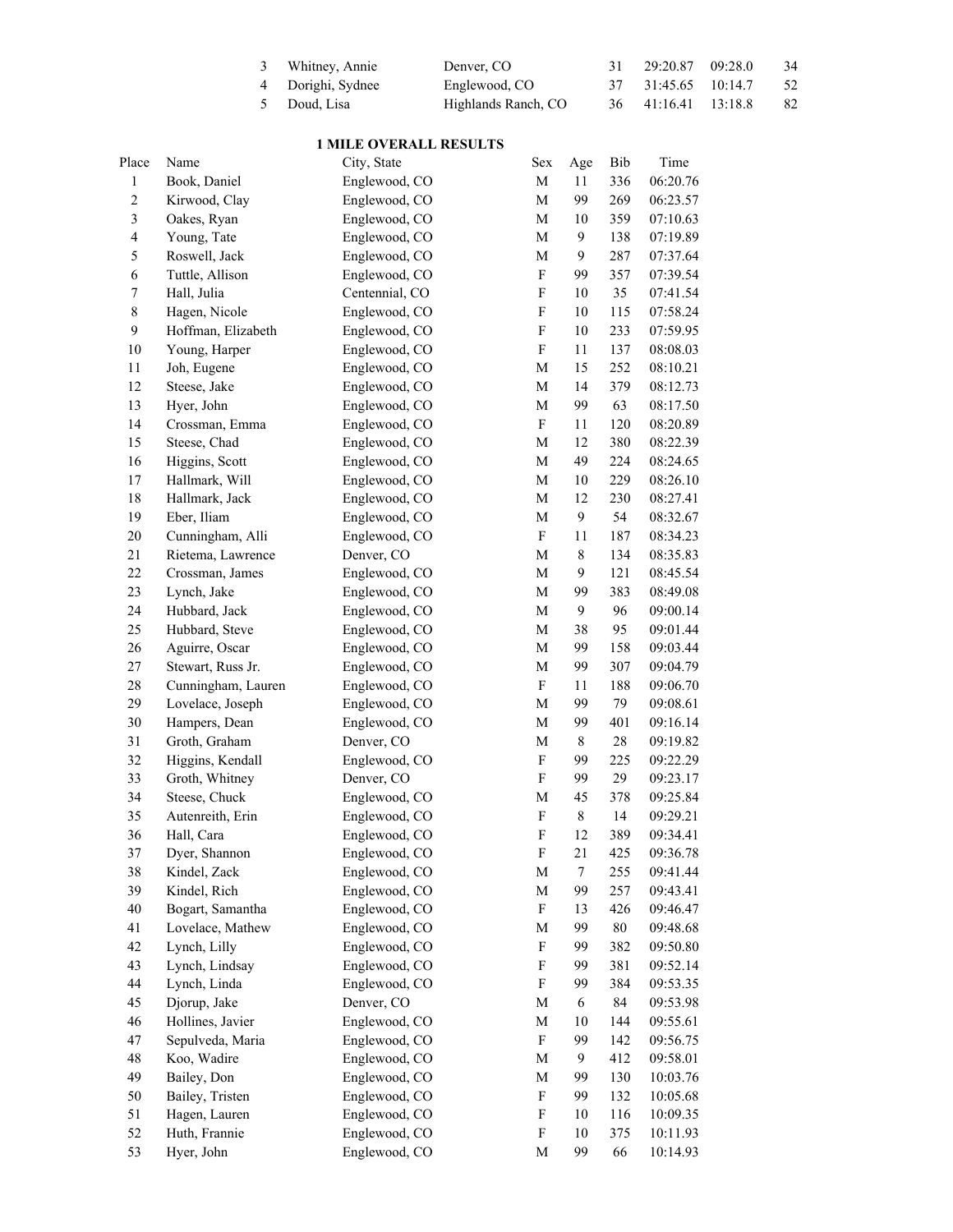| 54          | Honnen, Nicole      | Englewood, CO         | $\boldsymbol{\mathrm{F}}$ | $10\,$                   | 220            | 10:18.34 |
|-------------|---------------------|-----------------------|---------------------------|--------------------------|----------------|----------|
| 55          | Hall, David         | Centennial, CO        | $\mathbf M$               | 99                       | 39             | 10:20.46 |
| 56          | Seawell, Will       | Englewood, CO         | $\mathbf M$               | $\sqrt{6}$               | 303            | 10:26.66 |
| 57          | Seawell, Nicole     | Englewood, CO         | ${\bf F}$                 | 36                       | 302            | 10:28.83 |
| 58          | Hollines, Mariela   | Englewood, CO         | ${\bf F}$                 | $\tau$                   | 145            | 10:30.43 |
| 59          | Elliot, jennifer    | Centennial, CO        | ${\bf F}$                 | 99                       | 201            | 10:32.24 |
| 60          | Hollines, Harry     | Englewood, CO         | $\mathbf M$               | 99                       | 143            | 10:34.47 |
| 61          | Bartholomew, Hayden | Denver, CO            | ${\bf F}$                 | 99                       | $72\,$         | 10:41.77 |
| 62          | Bartholomew, Jeff   | Denver, CO            | $\mathbf M$               | 56                       | $70\,$         | 10:43.21 |
| 63          | Heyman, Stone       | Englewood, CO         | $\mathbf M$               | $\,$ $\,$                | 356            | 10:46.41 |
| 64          | Koo, Zach           | Englewood, CO         | $\mathbf M$               | $\,8\,$                  | 413            | 10:50.69 |
| 65          | Koo, Anne           | Englewood, CO         | ${\bf F}$                 | 44                       |                |          |
|             |                     |                       |                           | 9                        | 411            | 10:52.17 |
| 66          | Hancock, Chloe      | Englewood, CO         | ${\bf F}$                 |                          | 410            | 10:53.87 |
| 67          | Hoellen, Joe        | Englewood, CO         | $\mathbf M$               | 99                       | 31             | 10:56.94 |
| 68          | Brown, Allison      | Centennial, CO        | ${\bf F}$                 | 9                        | 25             | 10:58.25 |
| 69          | Brown, Mike         | Centennial, CO        | $\mathbf M$               | 99                       | 26             | 10:59.78 |
| $70\,$      | Nisbet, Ryan        | Englewood, CO         | $\mathbf M$               | 11                       | 335            | 11:01.18 |
| $71\,$      | Dorighi, Carter     | Englewood, CO         | $\mathbf M$               | $\overline{4}$           | 199            | 11:03.96 |
| $72\,$      | Nisbet, Sean        | Englewood, CO         | $\mathbf M$               | $\,8\,$                  | 334            | 11:05.08 |
| 73          | Ayers, Natalie      | Englewood, CO         | ${\bf F}$                 | $\boldsymbol{7}$         | 386            | 11:06.83 |
| 74          | Dorighi, Sydnee     | Englewood, CO         | ${\bf F}$                 | 37                       | 198            | 11:14.44 |
| 75          | Hall, Anna          | Centennial, CO        | ${\bf F}$                 | $\boldsymbol{7}$         | 36             | 11:19.56 |
| 76          | Huguez, Alexa       | Englewood, CO         | ${\bf F}$                 | $\sqrt{6}$               | 214            | 11:21.88 |
| $77 \,$     | Munn, Jared         | Englewood, CO         | $\mathbf M$               | $11\,$                   | 377            | 11:24.67 |
| $78\,$      | Dyer, Olivia        | Centennial, CO        | ${\bf F}$                 | 11                       | 196            | 11:31.48 |
| 79          | Barnard, Jean       | Englewood, CO         | ${\bf F}$                 | 37                       | 159            | 11:35.48 |
| $80\,$      | Barnard, Cameron    | Englewood, CO         | $\mathbf M$               | 99                       | 161            | 11:38.87 |
| $8\sqrt{1}$ | Joh, Daniel         | Englewood, CO         | $\mathbf M$               | $\mathbf{9}$             | 253            | 11:42.30 |
| 82          | Connor, Heather     | Englewood, CO         | ${\bf F}$                 | 99                       | 364            | 11:44.17 |
| 83          | Lawrence, annie     | Englewood, CO         | $\boldsymbol{\mathrm{F}}$ | 99                       | 277            | 11:45.44 |
| 84          | Lawrence, jake      | Englewood, CO         | $\mathbf M$               | 99                       | 278            | 11:46.45 |
|             |                     |                       | ${\bf F}$                 | 9                        | $\mathbf{1}$   |          |
| 85          | Kearney, Maeve      | Englewood, CO         |                           |                          |                | 11:48.50 |
| 86          | Joh, Joseph         | Englewood, CO         | $\mathbf M$               | 46                       | 251            | 11:49.76 |
| 87          | Roswell, Ben        | Englewood, CO         | $\mathbf M$               | $\,$ $\,$                | 288            | 11:51.34 |
| $88\,$      | Chichester, Emma    | Englewood, CO         | ${\bf F}$                 | $\,$ 8 $\,$              | 351            | 11:52.86 |
| 89          | Fisher, Lexie       | Englewood, CO         | $\boldsymbol{\mathrm{F}}$ | $\sqrt{6}$               | 371            | 11:53.46 |
| 90          | Chichester, Steph   | Englewood, CO         | ${\bf F}$                 | 38                       | 352            | 11:54.51 |
| 91          | Djorup, Josh        | Denver, CO            | M                         | 6                        | 83             | 11:55.28 |
| 92          | Djorup, Chris       | Denver, CO            | M                         | 99                       | 85             | 11:56.19 |
| 93          | Fisher, Ericka      | Englewood, CO         | $\boldsymbol{\mathrm{F}}$ | 35                       | 372            | 11:58.02 |
| 94          | Honnen, Matt        | Englewood, CO         | M                         | $\,$ 8 $\,$              | 219            | 11:59.21 |
| 95          | Honnen, Katharine   | Englewood, CO         | $\boldsymbol{\mathrm{F}}$ | 99                       | 218            | 12:03.17 |
| 96          | Cowan, Rachel       | Englewood, CO         | $\boldsymbol{\mathrm{F}}$ | 9                        | 391            | 12:04.54 |
| 97          | Reynolds, Sofia     | Greenwood Village, CO | ${\bf F}$                 | 8                        | 293            | 12:09.36 |
| 98          | Toffa, Cyprien      | Greenwood Village, CO | M                         | $\,$ $\,$                | 311            | 12:11.13 |
| 99          | Fey, Hannah         | Greenwood Village, CO | $\boldsymbol{\mathrm{F}}$ | 99                       | 58             | 12:15.93 |
| 100         | Wallace, Madeline   | Englewood, CO         | $\boldsymbol{\mathrm{F}}$ | 99                       | 414            | 12:17.44 |
| 101         | Peters, Adam        | Greenwood Village, CO | M                         | 7                        | 109            | 12:19.64 |
| 102         | Starr, Jack         | Englewood, CO         | M                         | 99                       | $\overline{c}$ | 12:29.88 |
| 103         | Hashimoto, Caroline | Englewood, CO         | $\boldsymbol{\mathrm{F}}$ | 5                        | 249            | 12:57.49 |
| 104         | Lovelace, Henry     | Englewood, CO         | M                         | 99                       | 78             | 13:00.24 |
| 105         | Meagher, Mark       | Englewood, CO         | M                         | 48                       | 344            |          |
| 106         | Meagher, Bobby      | Englewood, CO         | M                         | $\mathbf{9}$             | 346            | 13:01.84 |
|             |                     |                       |                           |                          |                | 13:03.59 |
| 107         | Jones, Sarabeth     | Englewood, CO         | ${\bf F}$                 | $\overline{\mathcal{L}}$ | 345            | 13:04.74 |
| 108         | Fey, Emma           | Greenwood Village, CO | $\boldsymbol{\mathrm{F}}$ | 99                       | 59             | 13:05.93 |
| 109         | Fey, Alan           | Greenwood Village, CO | M                         | 99                       | 57             | 13:24.15 |
| 110         | Chaney, Thomas      | Englewood, CO         | M                         | 7                        | 183            | 13:38.74 |
| 111         | Stewart, Laird      | Englewood, CO         | M                         | 99                       | 305            | 13:40.24 |
| 112         | Stewart, Mary Laird | Englewood, CO         | ${\bf F}$                 | 99                       | 306            | 13:41.98 |
| 113         | Piper, Chase        | Englewood, CO         | ${\bf F}$                 | 10                       | 342            | 13:47.50 |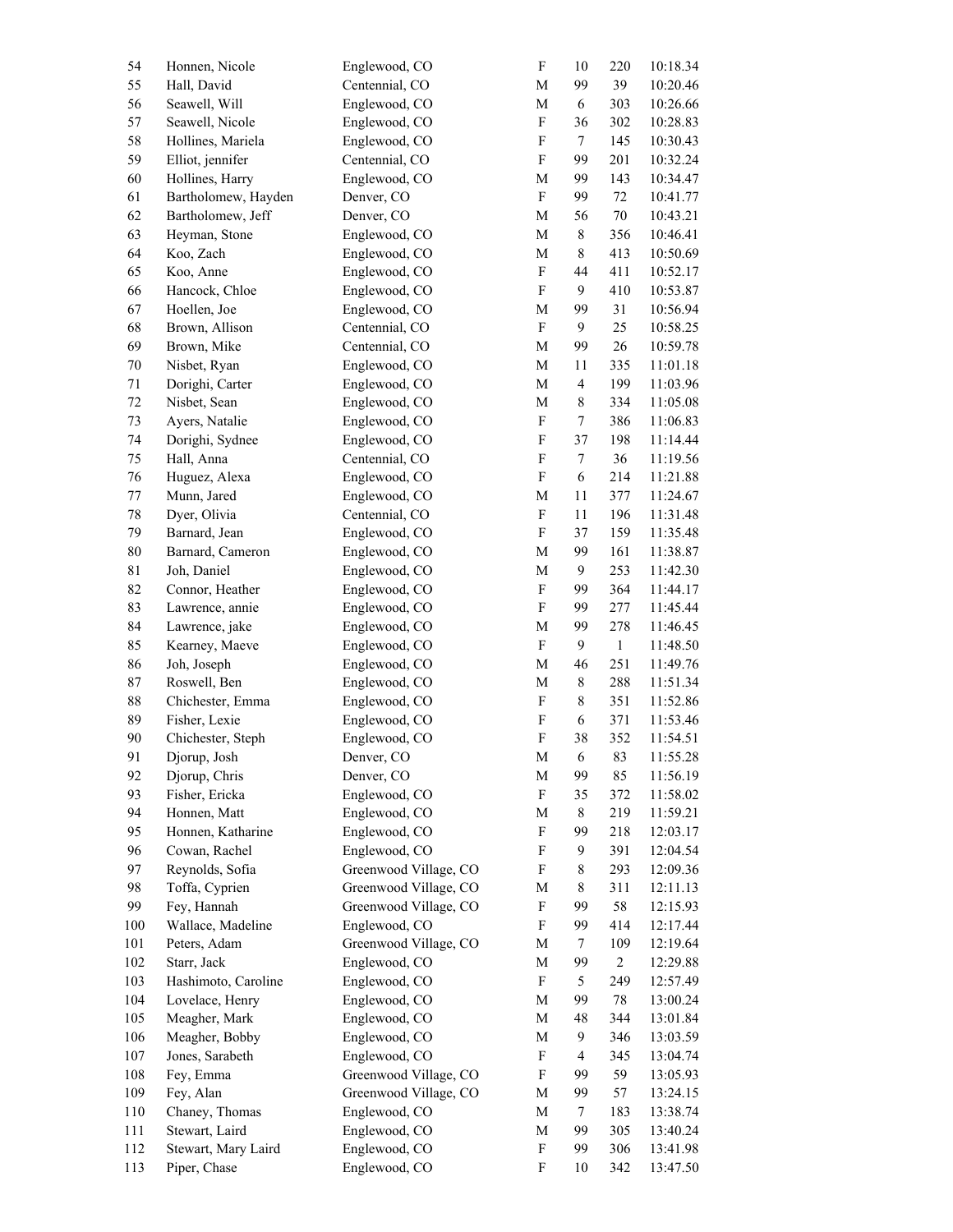| 114 | Greenwell, Patty | Englewood, CO         | ${\bf F}$                 | 99               | 90             | 14:02.15 |
|-----|------------------|-----------------------|---------------------------|------------------|----------------|----------|
| 115 | Hertel, Jonathan | Englewood, CO         | М                         | 9                | 424            | 14:36.08 |
| 116 | Starr, Reese     | Englewood, CO         | М                         | 99               | 3              | 14:37.33 |
| 117 | Peters, Francie  | Greenwood Village, CO | ${\bf F}$                 | 99               | 108            | 14:39.16 |
| 118 | Aguirre, Caleb   | Englewood, CO         | M                         | 99               | 155            | 14:40.84 |
| 119 | Greenwell, Sean  | Englewood, CO         | M                         | 99               | $88\,$         | 14:55.36 |
| 120 | Parson, Caleigh  | Englewood, CO         | ${\bf F}$                 | $\overline{4}$   | 330            | 14:57.14 |
| 121 | Eber, Ben        | Englewood, CO         | M                         | $\boldsymbol{7}$ | 55             | 14:58.76 |
| 122 | Eber, Leslie     | Englewood, CO         | ${\bf F}$                 | 99               | 53             | 14:59.98 |
| 123 | Aguirre, Olivia  | Englewood, CO         | ${\bf F}$                 | 99               | 156            | 15:20.01 |
| 124 | Aguirre, Rachel  | Englewood, CO         | ${\bf F}$                 | 99               | 157            | 15:21.01 |
| 125 | Robbins, carolyn | Englewood, CO         | ${\bf F}$                 | 99               | 290            | 15:23.63 |
| 126 | Hanson, Adelaide | Englewood, CO         | ${\bf F}$                 | $\,$ $\,$        | 222            | 15:25.51 |
| 127 | Dyer, Delaney    | Centennial, CO        | M                         | $\,$ $\,$        | 208            | 15:31.05 |
| 128 | Turken, Madelyn  | Englewood, CO         | ${\bf F}$                 | 10               | 420            | 16:10.63 |
| 129 | Adams, McKenna   | Englewood, CO         | ${\bf F}$                 | 11               | 151            | 16:12.29 |
| 130 | Fellowes, Mimi   | Englewood, CO         | ${\bf F}$                 | 99               | 368            | 16:18.99 |
| 131 | Kovarik, Kate    | Englewood, CO         | ${\bf F}$                 | 99               | 148            | 16:23.35 |
| 132 | Starr, Tricia    | Englewood, CO         | F                         | 99               | $\overline{4}$ | 16:25.20 |
| 133 | Chaney, Jessica  | Englewood, CO         | ${\bf F}$                 | 9                | 184            | 16:27.71 |
| 134 | Rigal, Maggie    | Englewood, CO         | ${\bf F}$                 | 99               | 415            | 16:29.90 |
| 135 | Diamond, Jessica | Englewood, CO         | ${\bf F}$                 | 99               | 117            | 16:32.95 |
| 136 | Turken, Sara     | Englewood, CO         | ${\bf F}$                 | $\,$ $\,$        | 419            | 16:53.59 |
| 137 | Parson, Reid     | Englewood, CO         | M                         | $\sqrt{6}$       | 329            | 17:32.41 |
| 138 | Turken, Julie    | Englewood, CO         | $\boldsymbol{\mathrm{F}}$ | 99               | 421            | 17:34.47 |
| 139 | Kane, Wendy      | Englewood, CO         | ${\bf F}$                 | 99               | 264            | 17:45.01 |
| 140 | Diamond, Cindy   | Englewood, CO         | ${\bf F}$                 | 99               | 119            | 17:51.88 |
| 141 | Kelley, Peter    | Englewood, CO         | M                         | 99               | 268            | 17:54.43 |
| 142 | Unknown, Runner  | Englewood, CO         | ${\bf M}$                 | 99               | 407            | 17:59.38 |
| 143 | McBride, Kelly   | Englewood, CO         | ${\bf F}$                 | 99               | 265            | 18:06.37 |
| 144 | Kelley, Cole     | Englewood, CO         | M                         | 99               | 267            | 18:12.24 |
| 145 | Seale, Amanda    | Englewood, CO         | ${\bf F}$                 | $\mathbf{9}$     | $10\,$         | 18:25.09 |
| 146 | Seale, Connor    | Englewood, CO         | ${\bf M}$                 | $\sqrt{6}$       | 11             | 18:28.85 |
| 147 | Dyce, Cooper     | Englewood, CO         | ${\bf M}$                 | $\sqrt{6}$       | 388            | 18:30.01 |
| 148 | Seale, James     | Englewood, CO         | M                         | 99               | $\,$ $\,$      | 18:43.98 |
| 149 | Groth, Mallory   | Denver, CO            | $\boldsymbol{\mathrm{F}}$ | 6                | $27\,$         | 18:45.34 |
| 150 | Groth, Todd      | Denver, CO            | M                         | 99               | 30             | 18:56.97 |
| 151 | Zurcher, Coryn   | Englewood, CO         | ${\bf F}$                 | 5                | 325            | 19:02.81 |
| 152 | Zurcher, Andy    | Englewood, CO         | ${\bf M}$                 | 37               | 327            | 19:14.48 |
| 153 | Kindel, Mathew   | Englewood, CO         | M                         | $\overline{4}$   | 256            | 20:10.54 |
| 154 | Lovelace, Cindy  | Englewood, CO         | ${\bf F}$                 | 99               | 81             | 20:12.15 |
|     |                  |                       |                           |                  |                |          |

## **1 MILE RESULTS BY GRADE**

|    | 3rd Grade Boys   |          |
|----|------------------|----------|
| 1  | Young, Tate      | 07:19.89 |
| 2  | Hubbard, Jack    | 09:00.14 |
| 3  | Lovelace, Joseph | 09:08.61 |
| 4  | Lovelace, Mathew | 09:48.68 |
| 5  | Koo, Wadire      | 09:58.01 |
| 6  | Hyer, John       | 10:14.93 |
| 7  | Lovelace, Henry  | 13:00.24 |
| 8  | Hertel, Jonathan | 14:36.08 |
| 9  | Greenwell, Sean  | 14:55.36 |
| 10 | Kelley, Cole     | 18:12.24 |